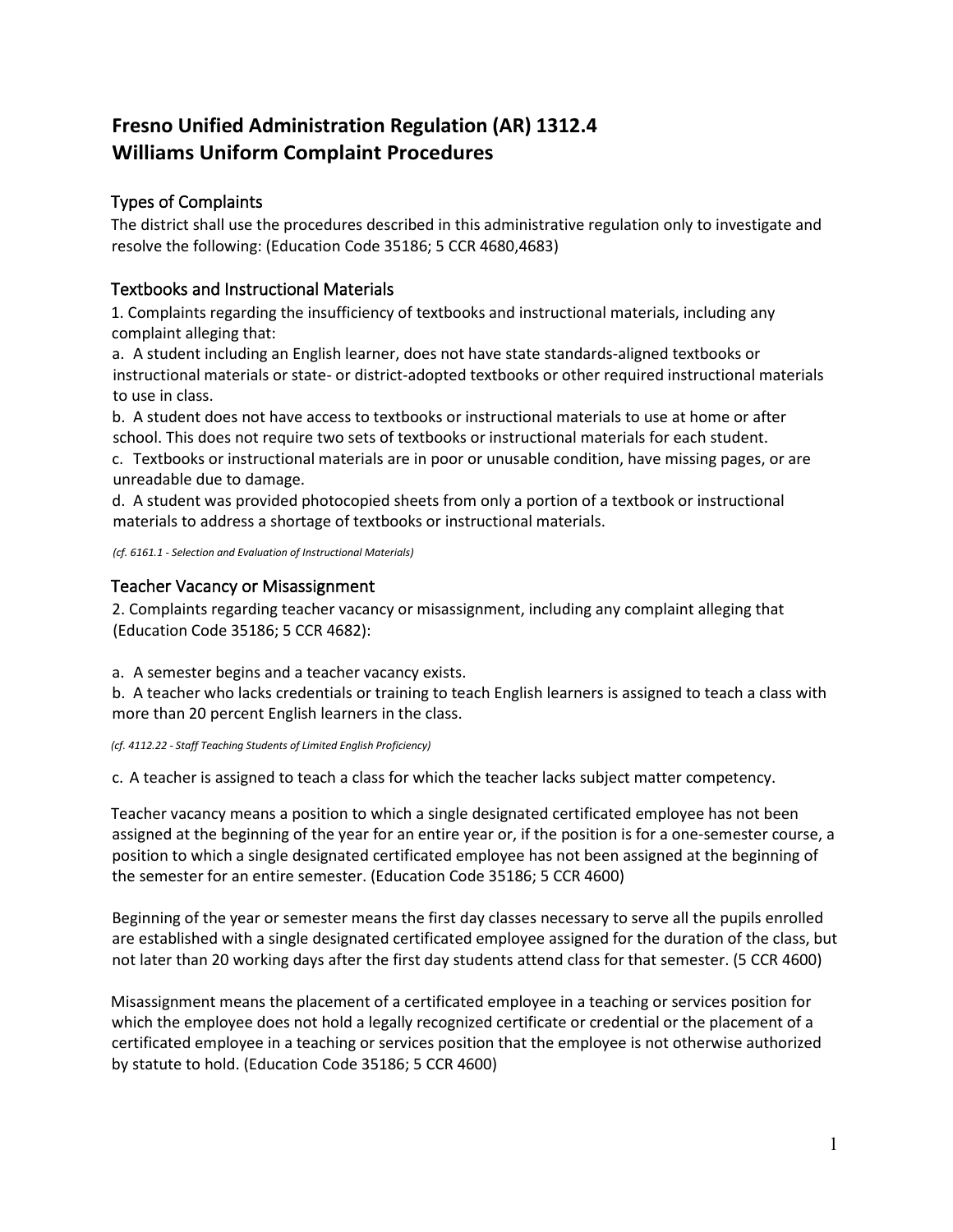# Facilities

3. Complaints regarding the condition of school facilities, including any complaint alleging that; (Education Code 35186; 5 CCR 4683)

a. A condition poses an emergency or urgent threat to the health or safety of students or staff.

Emergency or urgent threat means structures or systems that are in a condition that poses a threat to the health and safety of students or staff while at school, including but not limited to gas leaks; nonfunctioning heating, ventilation, fire sprinklers, or air-conditioning systems; electrical power failure; major sewer line stoppage; major pest or vermin infestation; broken windows or exterior doors or gates that will not lock and that pose a security risk; abatement of hazardous materials previously undiscovered that pose an immediate threat to students or staff; structural damage creating a hazardous or uninhabitable condition; or any other condition deemed appropriate. (Education Code 17592.72)

b. A school restroom has not been cleaned, maintained, or kept open in accordance with Education Code 35292.5.

Clean or maintained school restroom means a school restroom has been cleaned or maintained regularly, is fully operational, or has been stocked at all times with toilet paper, soap, and paper towels or functional hand dryers. (Education Code 35292.5)

A school maintaining any combination of classes from grades 6 to 12, inclusive, shall stock the school's restrooms at all times with an adequate supply of menstrual products, available and accessible, free of cost, in all women's restrooms and all-gender restrooms, and in at least one men's restroom. For purposes of this section, menstrual products means menstrual pads and tampons for use in connection with the menstrual cycle (Education Code 35292.6).

Open restroom means, the school has kept all restrooms open during school hours when students are not in classes and has kept a sufficient number of restrooms open during school hours when pupils are in classes. This does not apply when the temporary closing of the restrooms is necessary for pupil safety or to make repairs. (Education Code 35292.5)

#### *(cf. 6179 – Supplemental Instruction)*

In any district school serving any of grades 6-12 in which 40 percent or more of the students in the school or school attendance area are from low-income families, as defined in 20 USC 6314, a complaint may be filed alleging noncompliance with the requirement of Education Code 35292.6 to stock, at all times, at least half of the restrooms in the school with feminine hygiene products and to not charge students for the use of such products.

# Forms and Notices

The Superintendent or designee shall ensure a Williams complaint form is available at each school. The form will include a space to indicate whether a response is requested. However, complainants need not use the district's complaint form in order to file a complaint. (Education Code 35186; 5 CCR 4680)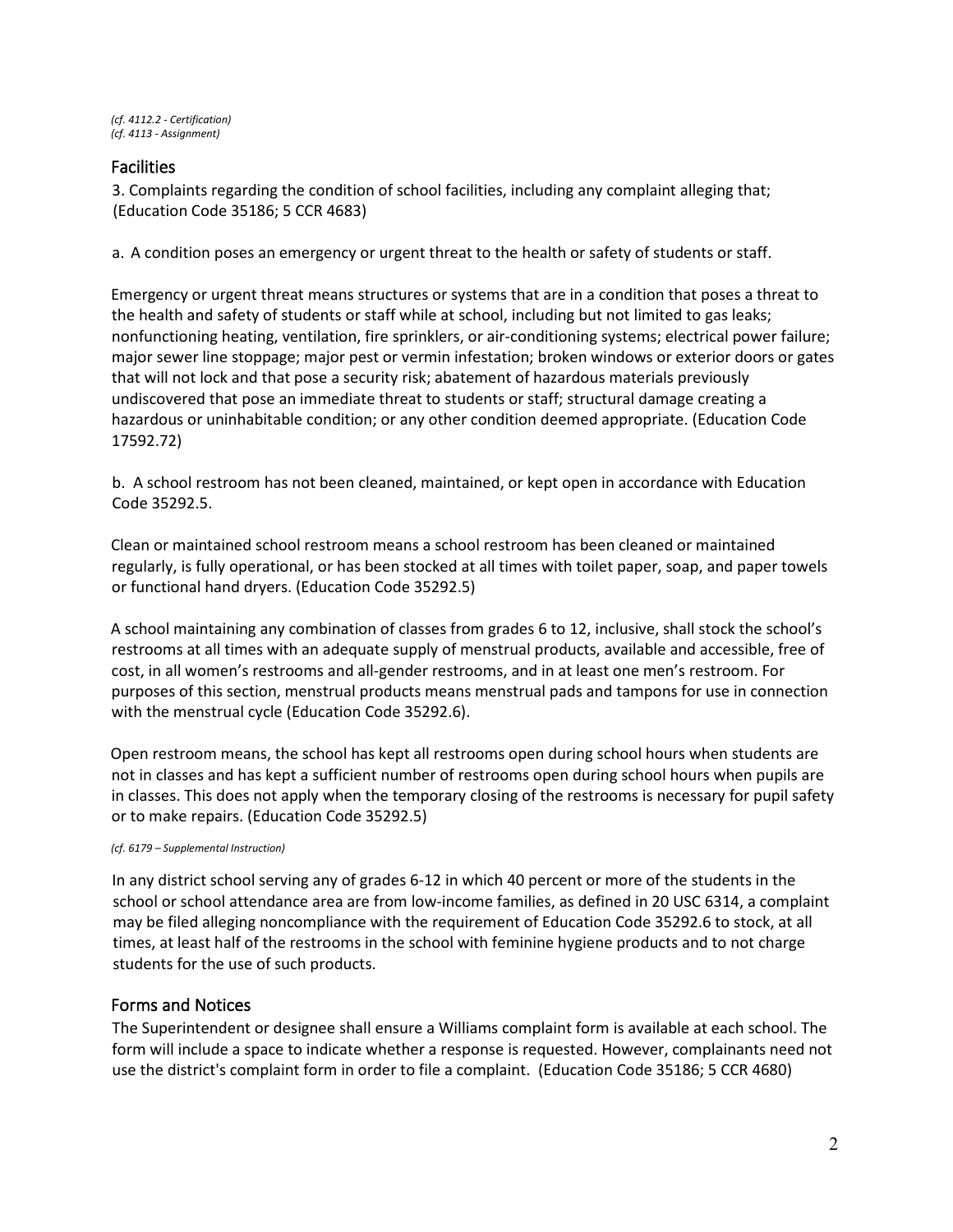The form may be submitted at either to the Constituent Services Office at 2309 Tulare Street, Suite 218, Fresno, CA 93721 or at the school site.

The Superintendent or designee shall post in each K-12 classroom in each school a notice containing the components specified in Education Code 35186.

# Filing of Complaint

A complaint alleging any condition(s) specified in items 1-3, in the section "Types of Complaints" above shall be filed with the principal or designee at the school in which the complaint arises or with the Constituent Services Office. The Constituent Services Office will retain a copy of the complaint, log it and forward it to the appropriate site principal. The principal or designee shall forward a complaint about problems beyond their authority to the Constituent Services Office in a timely manner but not to exceed 10 working days. (Education Code 35186; 5 CCR 4680)

A complaint alleging any condition(s) specified in the section "Types of Complaints" above shall be filed with the principal or designee, at the school in which the complaint arises. A complaint about problems beyond the authority of the principal shall be forwarded to the Superintendent or designee in a timely manner, but not to exceed 10 working days. Complaints may be filed anonymously. (Education Code 35186; 5 CCR 4680)

If a response is requested, the response shall be made to the mailing address of the complainant indicated on the complaint.

### Investigation and Response

The principal or designee shall make all reasonable efforts to investigate any problem within their authority. (Education Code 35186; 5 CCR 4685)

The principal or Superintendent's designee shall remedy a valid complaint within a reasonable time period not to exceed 30 working days from the date the complaint was received. (Education Code 35186; 5 CCR 4685)

Complaints may be filed anonymously. If the complainant has indicated on the complaint form a desire to receive a response to the complaint, the principal or Superintendent's designee the response shall made to the mailing address of the complainant indicated on the complaint. The resolution of the complaint will be mailed out to the complainant within 45 working days of the initial filing of the complaint. If the principal makes this report, the information shall be reported at the same information to the Superintendent's designee, the Constituent Services Executive Director. (Education Code 35186; 5 CCR 4680, 4685)

When Education Code 48985 is applicable and the complainant has requested a response, the response shall be written in English and in the primary language in which the complaint was filed. (Education Code 35186)

If a complainant is not satisfied with the resolution of the complaint, the complainant has the right to describe the complaint to the Governing Board at a regularly scheduled meeting. (Education Code 35186; 5 CCR 4686)